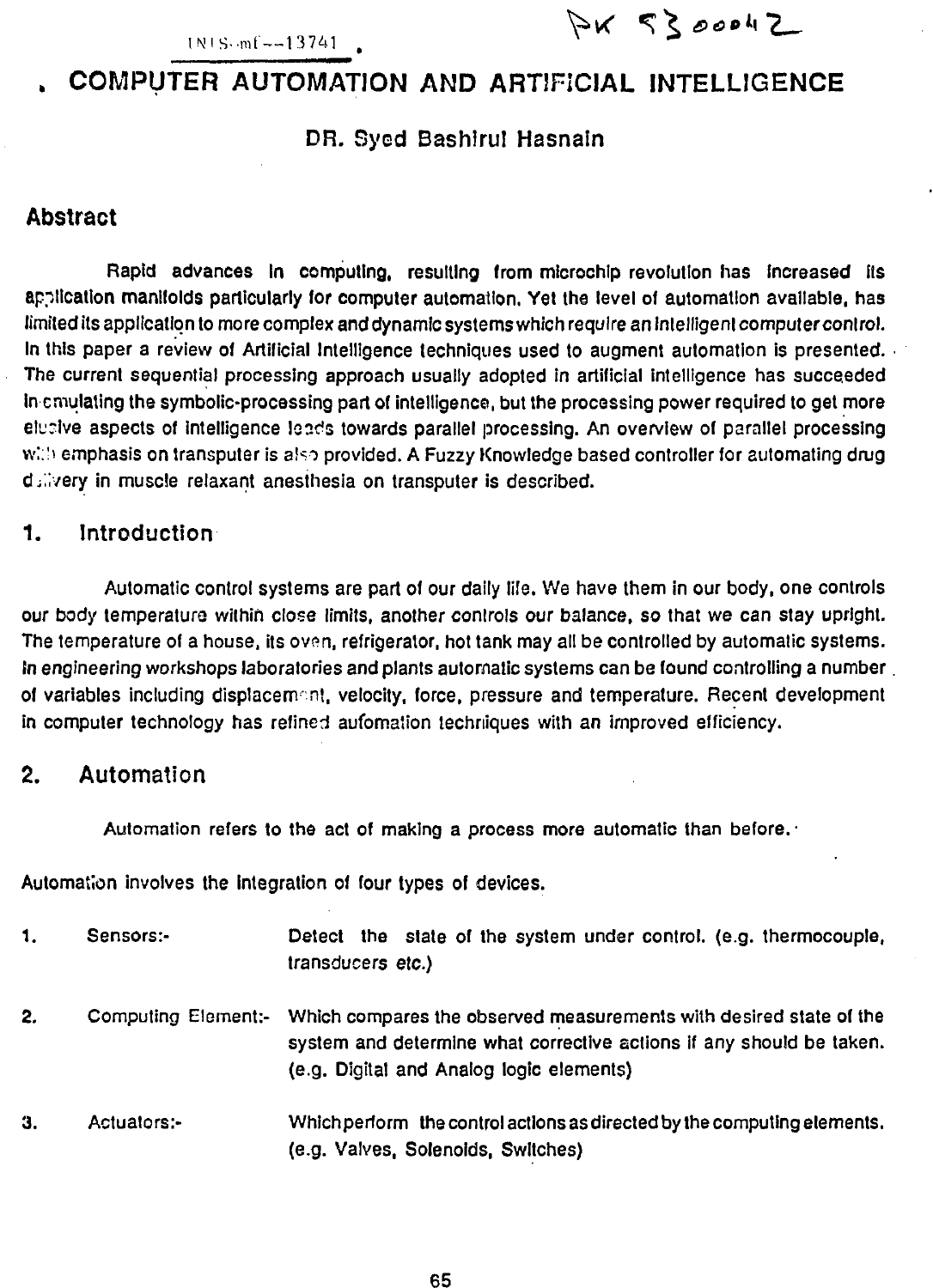4. Operational Units:- Which comprise the system and actually carry out the desired process. (necessary part even no automation is Involved)

## **3. Computer Automation**

Tho availability of cheap, compact processing capability In the form of computer has revolutionized tho field of automation. Computers are very good in processing the stored data to issue command signals for a specified process. Computers havs been successfully used in automating a numberof jobs particularly in the fields of process industry, medicine, banking.transportation and defence.

Central feature of automation is the feedback of observed state data to the regulatory process **for** automatic correction of error. Before computer/digital control was used the controllers of an automatic process were pneumatic, electronic or electro-pneumatic. The disadvantages of conventional control was that these systems were bulky, expensive and exhibit little flexibility outside the precise purpose for which they were originally designed. If a change is to be made in the system involving pneumatic. control equipment, significant rebuilding is usually required. Direct digital control has the advantage of minimal bulk and low cost. Such systems are very flexible and minor changes can be Incorporated by modifications in the software.

Some complex process require human interaction, human intelligence is used to input some variable, judge some performance or monitor some level. Human interface along with its benefits of intelligence introduces human errors, and limitations. To remove the humen interaction and to make the computers completely independent some level c; intelligence is provided to computer enabling it to simulate the intelligent human behaviour. This leads us to a formal definition of Artificial Intelligence (Al) as given by Arron Earr & Edward A. Feigesbaum [1] "Artificial Intelligence is the part of computer Science concerned with designing intelligent computer systems, that exhibit the characteristics we associate with intelligence in human behaviour".

## **4. Areas of Artificial** Intelligence

There are identifiable areas of Al research, they are described briefly as under [2].

## 4.1 EXPERT SYSTEMS.

An expert system is a computer program designed to act as an expert In a particular domain (area of expertise). The foundation of expert system's authority is its knowledge base, which contains all the relevant expertise that can be extracted from human experts in a given field. This expertise is usually stored in the form of rules or heuristics typically if/then statements. Given an initial set, the system can map out a set of contingencies, that might arise from the first set. A heuristic does not guarantee results. Rather, it suggests a general direction that is likely to prove fruitful. Expert systems are designed to assist experts, not to replace them. They have proven to be useful in diverse areas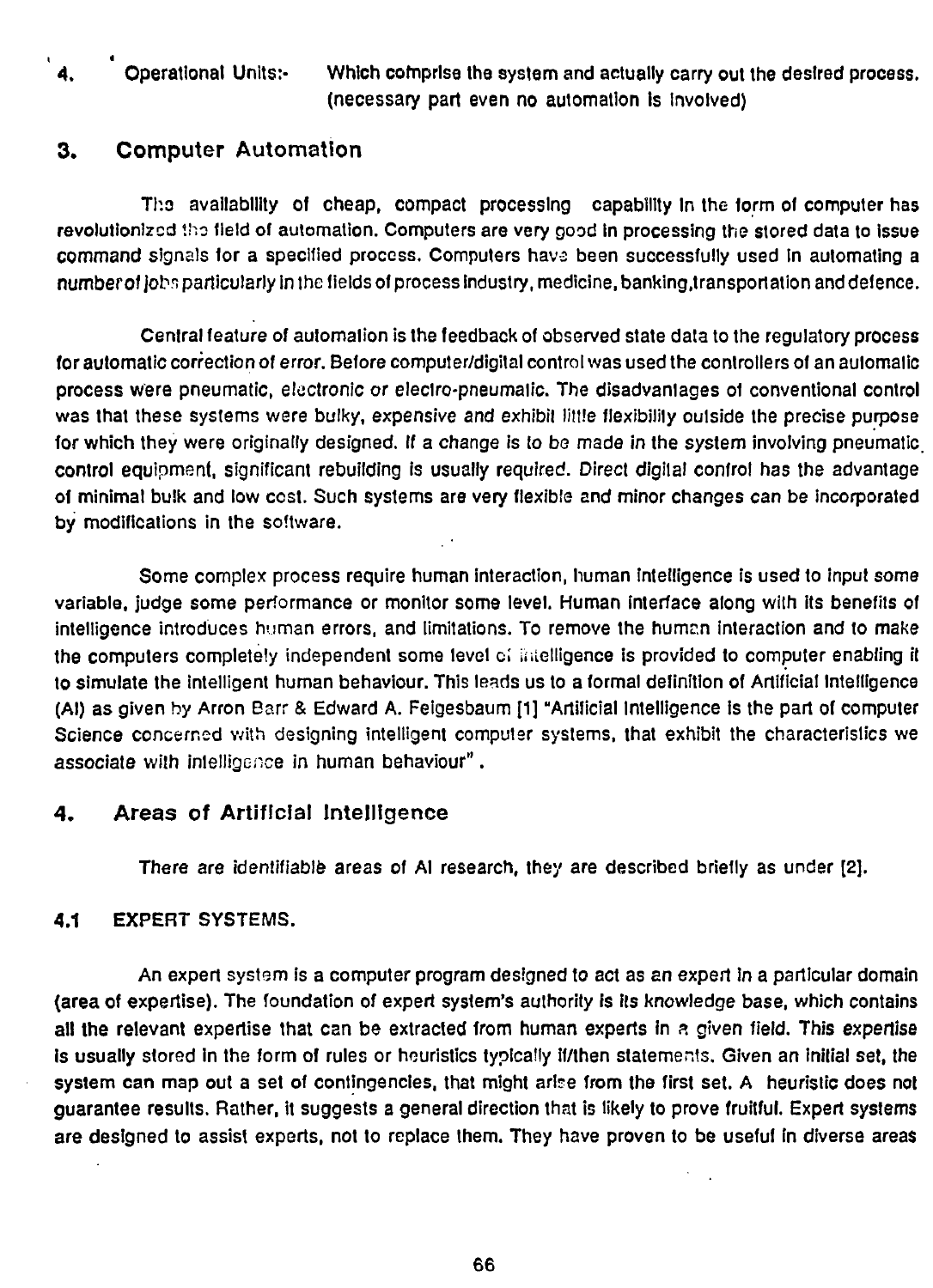stich as medical diagnosis, chemical analysis, geological explorations, some important expert systems are listed in table 1.

| Table 1: EXPERT SYSTEMS |                                                 |  |
|-------------------------|-------------------------------------------------|--|
| <b>SYSTEM</b>           | <b>EXPERTISE</b>                                |  |
| <b>DIPMETER</b>         | Oil Exploration                                 |  |
| <b>PROSPECTOR</b>       | <b>Mineral Exploration</b>                      |  |
| AQ11                    | Diagnosis of Plant Diseases                     |  |
| <b>CONSULT 1</b>        | <b>Medical Diagnosis</b>                        |  |
| EL                      | Analysis of Electrical Circuit                  |  |
| <b>MYCIN</b>            | Diagnosis System for Infectious Diseases        |  |
| <b>MEDAS</b>            | Computer Consultant For Handling Emergency Case |  |

### 4.2. NATURAL LANGUAGE PROCESSING.

The utilities of computer are often limited by communication difficulties. Traditionally computer uses a set of commands or a computer language to communicate with the computer. The goal of natural language processing is to enable people to communicate with computer in anatural(human) language, such as English rather than a computer language.

The field of natural language is divided into two subfields.

— Natural language understanding which investigates methods of allowing computer to understand instructions given in ordinary English.

Natural language generation, which strives to have computers produce ordinary English language so that people can understand computer output directly.

### 4.3. SPEECH RECOGNITION.

The focus of natural language processing is to enable computers understand written English words or sentences. However the primary method of communication used by humans is not reading or writing; it is speaking.

The goal of speech recognition research is to allow computers to understand human speech so that they can hear out voices and recoonize the words we are speaking. Like natural language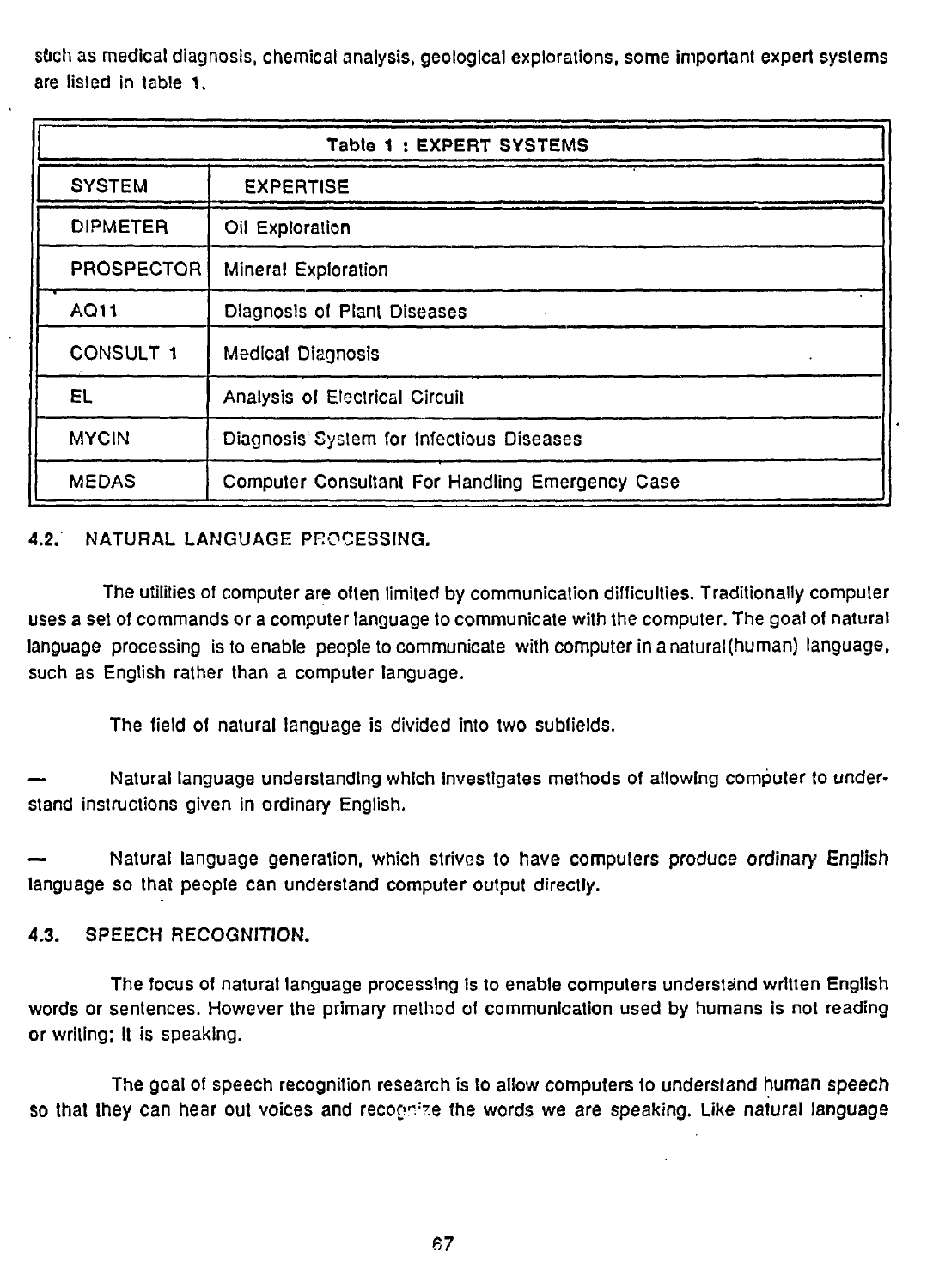processing, speech recognition can be divided in two fields.

- Speech Recognition: The recognition and understanding of spoken language by a computer.
- Speech Generation: The generation of speech by computer.

#### 4.4. COMPUTER VISION.

Vision is generally used by Humans as primary means of sensing their environment; we generally see more than we hear, feel, smell or taste. The goal of computer vision research is to give computers the same powerful facility for understanding their surroundings. A visual image received by a camera is digitized and stored in the computer memory as pixels. Computer vision systems analyze patterns to find visual clues that can help determine various features of the image. These include colour, depth, texture and motion. Currently,one of the primary uses of computer vision is in the area of Robotics.

### 4.5. NEURAL NETWORKS.

Neural Networks have attracted many researchers recently due to the versatile field of operation they offer, and the possibilities of tacklire problems for which are conventional computational approaches have proven ineffective.

A Neural Network is a system of interconnected elements modelled after the human brain. It is a highly parallel dynamical system. It consists of a large number of interconnected simple processing elements called neurons. Each processor examines a large number of inputs, applies a simple decision process, and process a single output. Inputs may come from a sensor, or may be the outputs from processors in a previous layer of the network. Most processors simply multiply each input by a weight and add them together. If the total exceeds a set threshold, the processor turns on its output in an analogous way to the brain firing.

Neuron Nets provide a greater degree of robustness or fault tolerance than Von-Neuman sequential computers because there are many more processing nodes, each with primarily local connections. Damage to a few nodes or links thus need not impair overall performance significantly. A large number of models of the neural networks type have been proposed [3,4].

A mulli layer neural network for 3 inputs as designed for a medical diagnoses system is shown in Fig 1 for illustration. [5].

## 5. Artificial Intelligence and Parallel Processing

Al computer programs can be very time consuming,researchers.in the field and users of Al software think it is possible to exploit high degree of parallelism in large AI programs in order to reduce processing time and bringing it more closer to real time applications [6].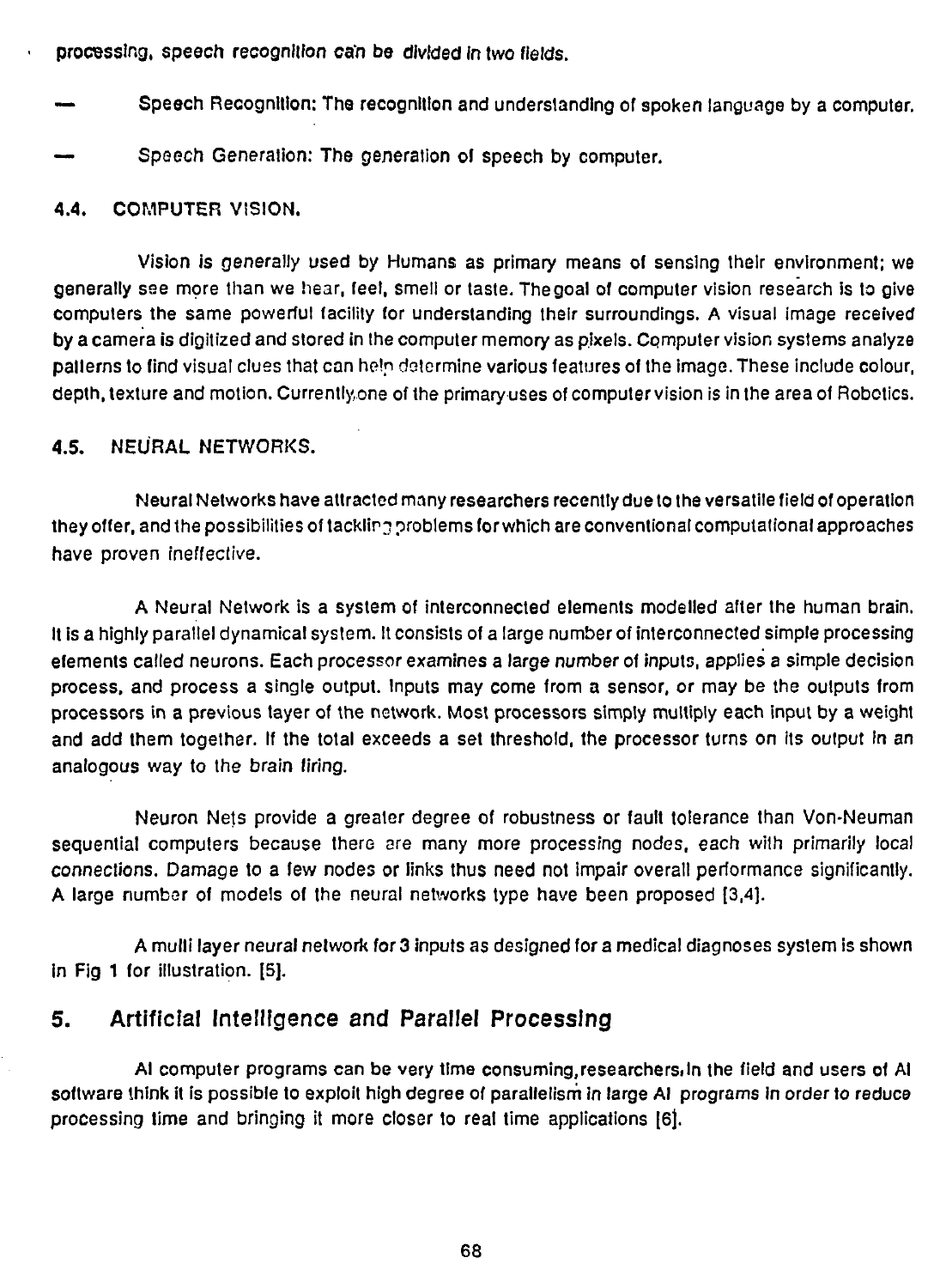The structure of knowledge base computer programs has the following major consequence.

1. The programs are very flexible and the system components are very loosely connected and each module such as an IF-THEN rule can be easily connected or dropped without necessarily destroying the rest of the system.

2. Multiple modules can be processed In parallel since the conditions that trigger their execution may be satisfied by more than one module.

Another source of parallelism can be found In Al programming languages such as PROLOG and LISP. Prolog clauses can be regarded as pattern directed modules. Parallel Lisp, Qlisp, Mullilisp on the other hand allow parallel execution by using special constructs and extensions to sequential dialect of the language. For a real time Al application not only parallelism in software is important but hardware parallelism can also provide the required spsed of execution. Some special purpose computer architecture of Al include a single chip computer SCHEME-79 for Lisp, Connection Machine from thinkning machine is a cellular machine with 65,536 processing element and the revolutionary single chip computer by Inmos called TRANSPUTER.

#### 5.1 Transputer.

ŗ ķ

 $\mathbf{t}$ 

The Transputer is a single VLSI device with processor, local memory and four communication links for input/output. A transputer is either a 16 or 32 bit processor in its simplest form providing 10 million instructions per second processing power with 2 Kbytes of memory, block diagram of T800 transputer is shown in Fig 2. Each link is capable of transferring 10Mbits/second. The links enable transputers to communicate with each other, as shown in Fig 3. Because of these links any number of transputers can be joined together to form a network of computers with all the transputers capable of operating concurrently.

An Occam program can be easily mapped onto any number of these transputers, which can run in parallel and communicate by exchanging messages using the input/output links. The number of transputers in the network can be increased or decreased with slight modification in the Occam program. The transputer can therefore be used as a building block for concurrent processing systems, with Occ?m as the associated design formalism [7].

# 6. Fuzzy Logic & Al Case Study

In most computer programs a decision Is made en yes or no, black or vhiie basis. There is no grey level, unless the program is using a new concept called Fuzzy set theory. Fuzzy Logic as it is more commonly called introduces the element of probability to computer operation, which is more close to human thinking. Lotfl.A.Zadeh professor of computer science at University of Berkley is credited with first codifying the principles of fuzzy logic[8]; forsaking the traditional series of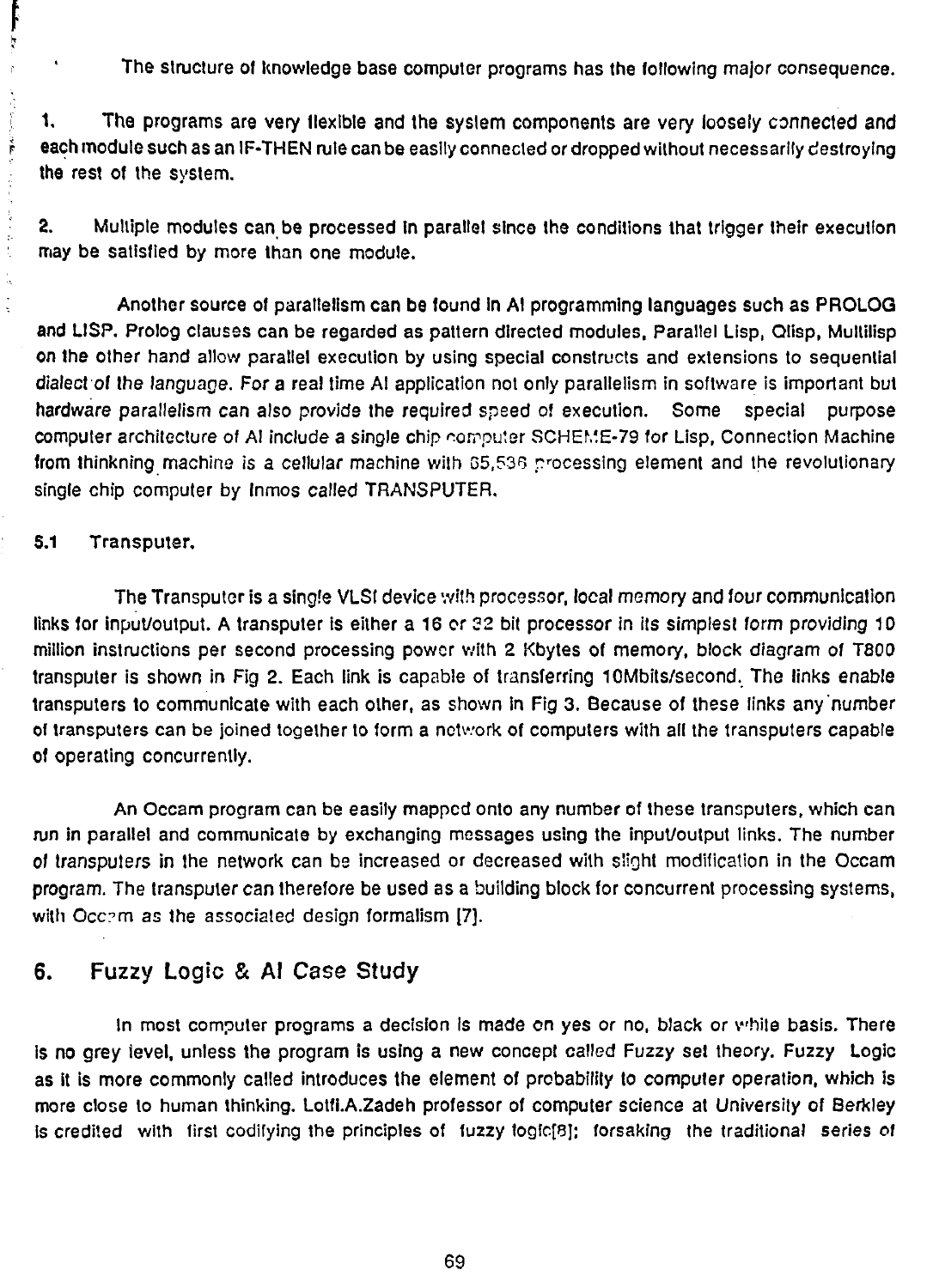Yes-No decisions made in computer programs and substituting a percentage probability assessment. The computer thus decides which alternatives are most likely to yield the desired result.

Since its introduction by Zadeh in 1965, Fuzzy Logic has been used successfully in a number of control applications [9,10]. The major shortcoming of previous work is the slow response time of the fuzzy logic controller, caused by the large calculations essential for the algorithm. This makes it unsuitable for dynamic operations. In this work an attempt is made to speed up the calculation time by splitting the fuzzy logic controller in different processes and running them in parallel on one or a combination of transputers. A novel technique to store the linguistic rules in LISP (an A.I language) and use it by the fuzzy logic controller on a transputer network (11) The fuzzy controller relates to the monitoring of muscle relaxant drugs used by anusthatists during a major operation [12].

The fuzzy logic controller is implemented on an array of 4 transputers (Fig 4). The LISP code containing the rules (Knowledge) was loaded on 'he root transputer, and the process which was the muscle relaxant model, along with the Fuzzy control algorithm was loaded on the slave transputers. Whenever a decision point is reached by any slave transputer it gains advice from the LISP system by communicating over the channels.

The development of an IC for processing fuzzy data brainchild of Yamkawa Takeshi at Kumamoto Univercity in Japan, opens new possibilities for fuzzy logic computers. "Such a machine might be the ultimate computer'described by Patrick H. Winston Director of the Al Laboratory at MIT. "A machine that reasons from analogy, not deduction, and applies experience gained from past situations to new ones. In the process it would formulate new insight and new knowledge and learn".

## 7. Artificial Intelligence and Military Applications.

Artificial Inlelligence is being applied in the industry to solve a wide variety of problems since 1970's. This experience has demonstrated the usefulness of such techniques in the real world, and has resulted in commercially available hardware and software that can be exploited for military applications.

Prototype Al systems have been operating In defense roles since the mid-1980's, and several saw their first use during the Gulf War. A.t is an umbrella term covering a plethora of technologies that 2re being used, individually or togather.to automate a multitude of military tasks. Fields that benefit include all five battlefield functional areas. (Inlelligence, electronic Warfare, maneuver control, fire support, air defense and combat service support), naval decision aids, mission planning, piloting of single seat combat aircrafts, and diagnostics and maintenance.

The US Air Force logistics command's artificial intelligence support cenlre identifies 137, specialized technologies, grouped in  $\gamma$ 'ght to 12 general areas that are covered by the system description. These include subjects as desired Knowledge Based Systems, Natural Language Processing, Neural Networks, Speech Recognition and Machine Vision.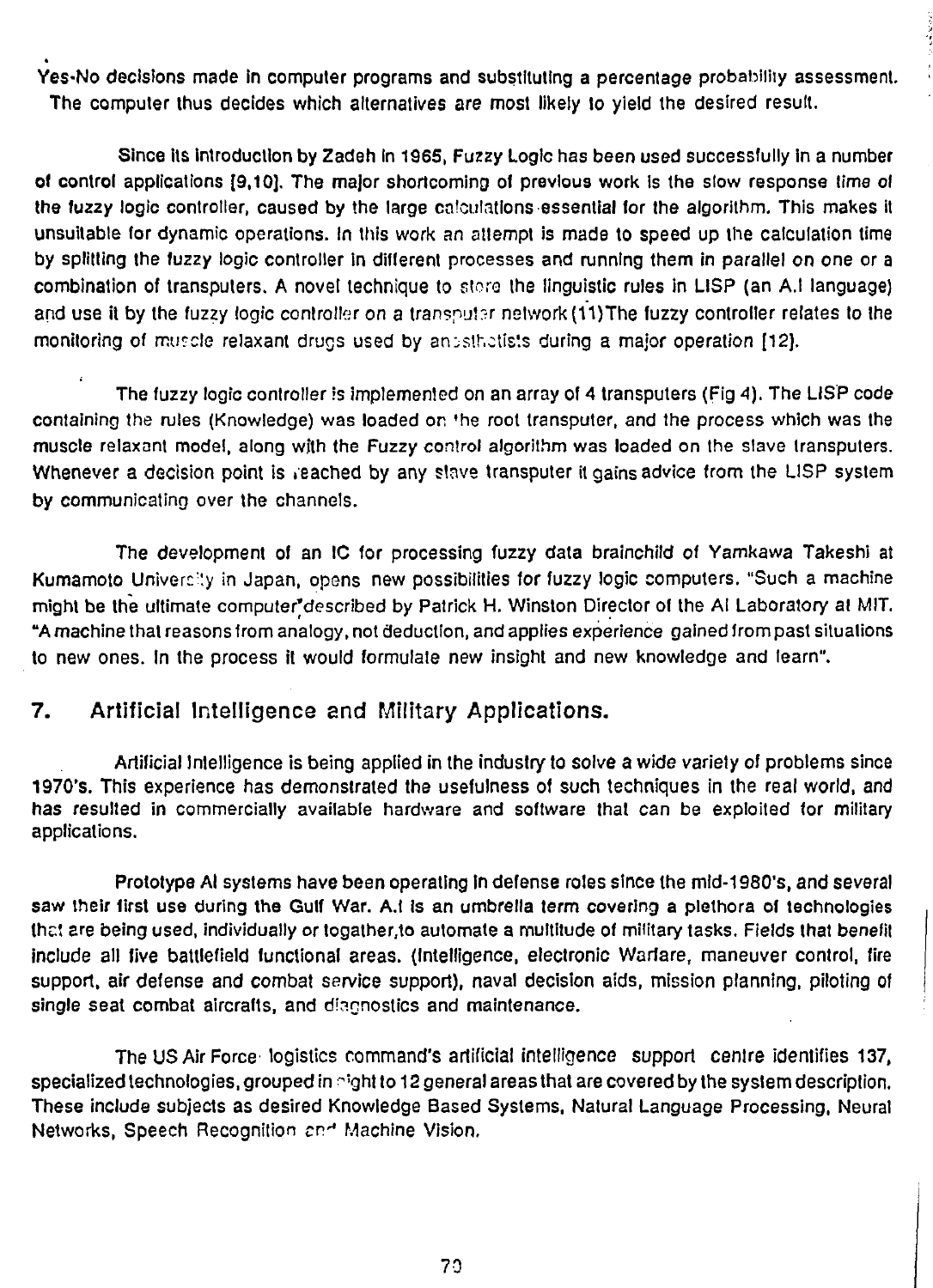#### 7.J Military Intelligence System

One example is MIPS (Military Intelligence Processing System) being developed by the Advanced Computing Technologies Laboratory of Me DonaldDouglas Electronics Systems Company. MIPS running on a network Sun Spare Stations, comprises a distributed arrangement of cooperating subsystems that analyze free-text messages, fuze and correlate battlefield intelligence, assess tactical situations and recommend appropriate cources of action. MIPS incorporates a Text understanding system (TexUS), Expert System for Situation Assessment (ESSA), Adaptive Situation Recogniser(ASR) and Situation Manager.

#### 7.2. Submarine Operational Automation System.

The US army Laboratory Command's Human Engineering Laboratory (HEL) is working with Carnegie Group on developing an Al-based decision support system for logistics planning and diagnostics. For Navel decision aids GE Aerospacc"s advanced Technology Laboratories are developing SOAS (Submarine Operalional Automation System). SOAS combines a variety of Al approaches, including expert systems, to provide submarine commanders with decision support. ASDICS (Aided Sonar Detection Integration and Classification System) a research prototype that emulates the actions of a sonar operator, in the early work target ships are classified from paper lofargrams of narrow-band sonar data.

#### 7.3. Captain's Combat Aid

GEC-Marconi's Combat Systems Group is developing the Captain's Combat Aid (CCA) for the UK Royal Navy.which.willbe deployed.aboard its aircraft carriers and type 42 destroyers from April 1993. The CCA will provide the Captain with the best course to steer in order to defend his ship against detected threats. The aid's knowledge base contains embedded tactical doctrine, and information on the performance of the ships and its weapon systems.

#### 7.4. Neural Networks & Military Decision Aid System.

The combination of Expert System and Neural Networks can be used to form an hybrid **that** can solve complex problems.The two approaches are often complementary; expert systems are symbolic, logical,mechanical and closed, while neural networks are numeric, associative, biological and self-organising. The US army combined arms Command's Future Battle Laboratory, one of the leading agencies in the field has developed MlDAS(Military Intelligence Decision Aid System). MIDAS combines operator trainable Neural Networks wilh expert systems to fuze and correlate information about the enemy, producing his order of battle, this system has been successfully used in the Gull war.

Among the most obvious uses of self-organising adaptive Neural Networks are for real time pattern recognition tasks. The detection of target signatures buried in clutter and noise is possible with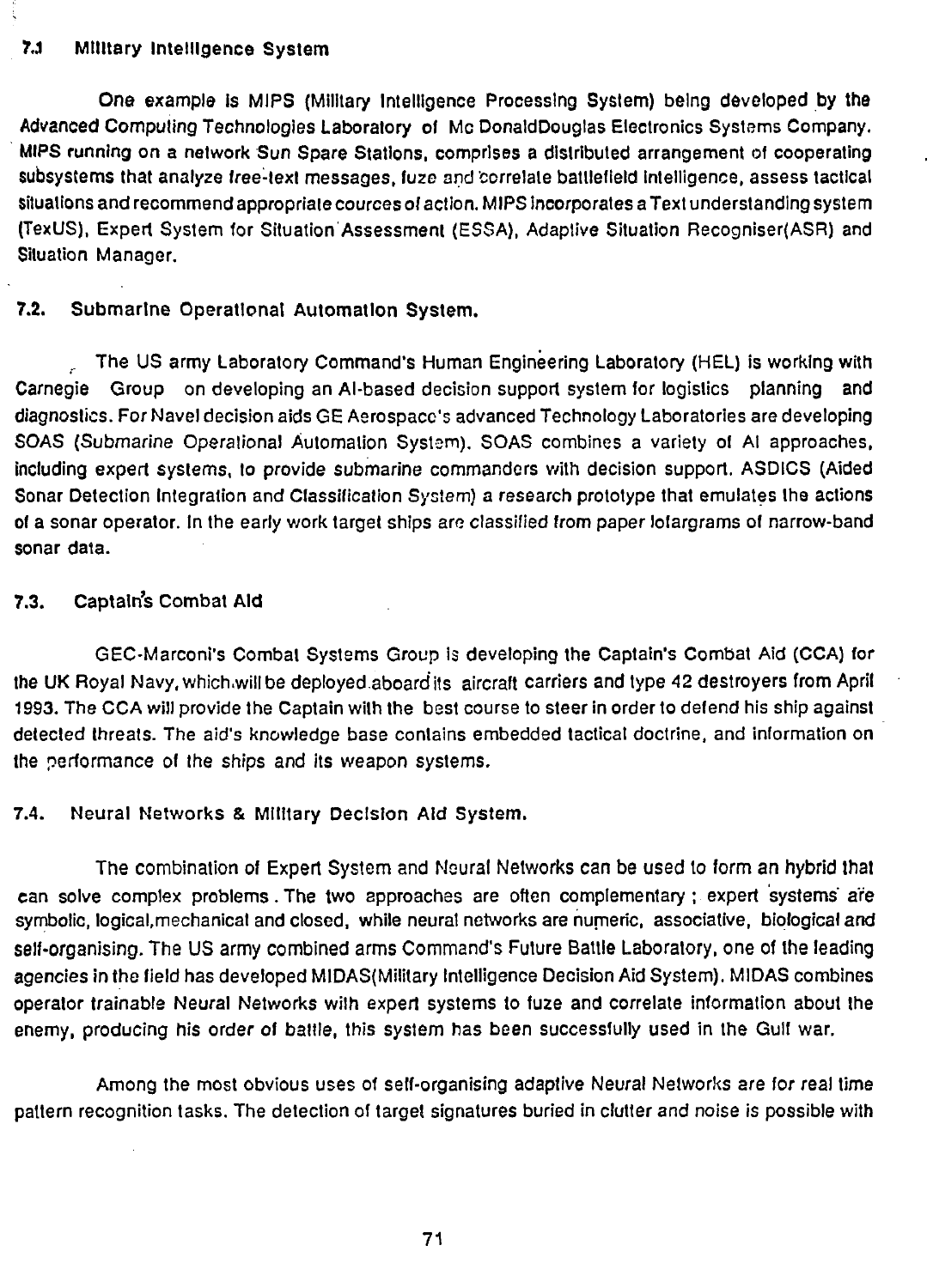conventional computer systems, but due to long search cycles It cannot be done in real time. The assistance of neuro computer will speed up process and thus provide the extra few seconds needed for defense against an incoming missile.

An experiment conducted by the Hughes Laboratory to demonstrate the decision making capabilities is related to air defense scenario. The problem involved the rapid location of a small number of true targets among a very large number of false ones. The difficulty of solving this problem increases exponentially with the number of targets. For example in a typical scenario involving 15 true targets hidden among numerous ghosts, a digital Vax 11/780 computer can solve the problem within 10 seconds. But if the true targets number is more then 40, the computing time required is estimated in years. In a simulated environment and employing a neural network, Hughes scientists arrived at an average processing time of 15 micro seconds for the discovery of 36 targets among a total of thousand ghosts, this represents six order of magnitude faster processing then with conventional computer systems. Such experiments and their results are still preliminary but are already indicative of neural network capability.

#### **REFERENCES**

- 1. Avron B and Feigenbaum, E.A.," The hand book of artificial intelligence". William Kaufman Publishers, 1981.
- 2. Mishkoff H.C., "Understanding artificial intelligence", Texas Instruments, 1985.
- 3. Carpenter, G.A and Grossberg.G., "Neural dynamics of category learning and recognition". Brain Structure, Learning and Memory, AAAS Symposium Series, 1986.
- 4. McClelland, J.L and Rumelhart, D.E., "Explorations in parallel distributed processing", MIT Press, 1988.
- 5. Hasnain, S.B., "Self organising control algorithms and their transputer implementation", Ph.D Thesis, University Of Sheffield, England, 1990.
- 6. Kowalik J.S., "Parallel computation and computers for artificial intelligence", Kluwer Academic Publishers, 1988.
- 7. Fleming, P.J.; "Occam model for parallelism", in Parallel Processing in Control-the transputer and other architecture, ed Fleming, P. J, Peter Peregrines Ltd, 1988.
- 8. Zadeh, L.A., "Outline of a new approach to the analysis of complex systems and decision processes", IEEE trans. 1973, SMC-3,pp.338-353.
- 9. Mamdani, E.H., and Assilian, S. " An experiment in linguistic synthesis with a fuzzy logic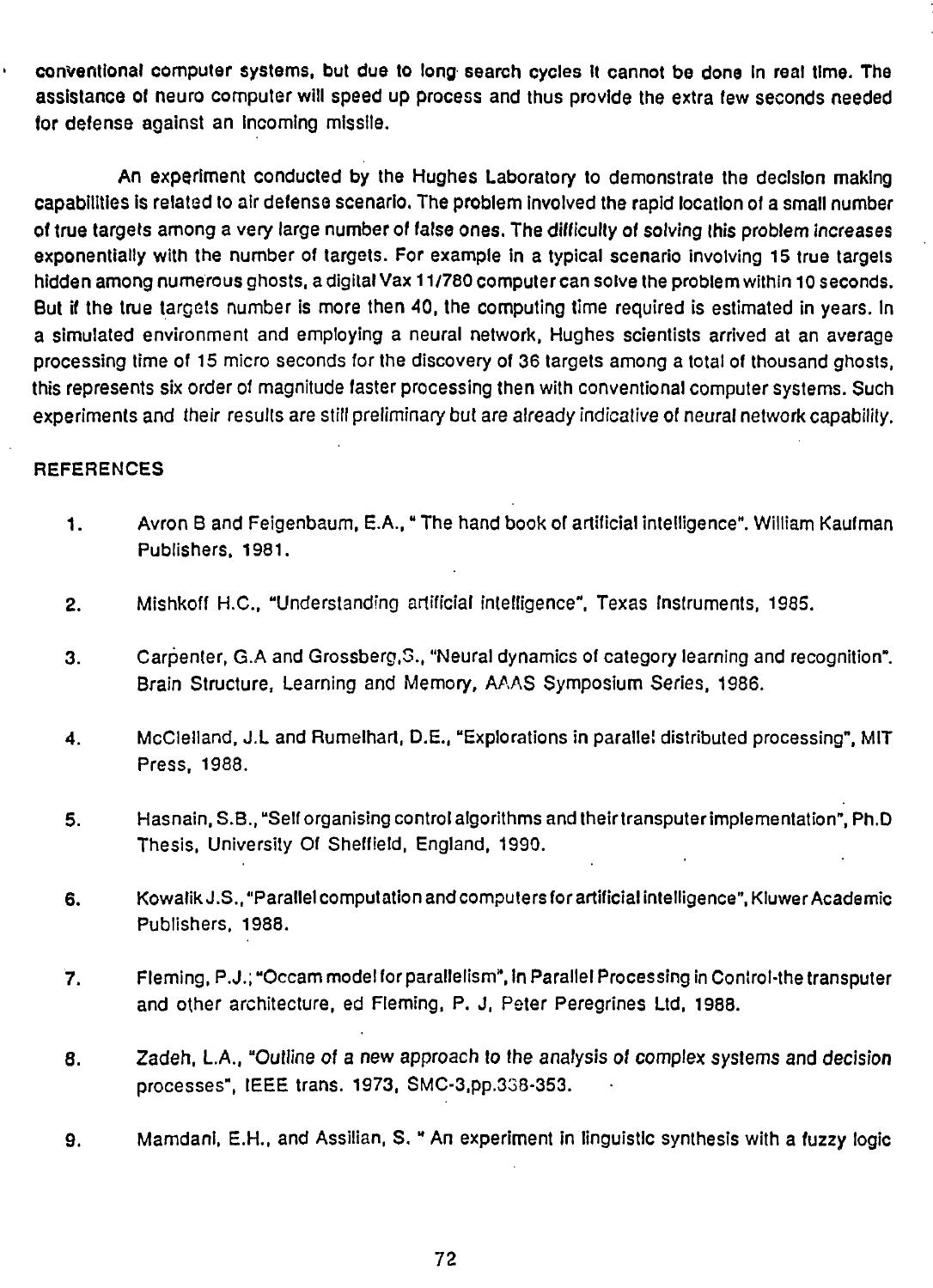• controller", Int J. Man-Machine Stud., 1975, 7,pp.1-13.

- 10. Larkin, L.I., "A fuzzy control"er for aircraft flight control", in Industrial applications of Fuzzy Logic control, ed Sugeno, M..EIsevier Publisher, 1985.
- 11. Hasnain, S.B., and Linkens, D.A,"Self-organising fuzzy logic conlrol and application to muscle relaxant anesthesia",IEE Proc.D., 1991, 138,pp.274-284.
- 12. Linkens, D.A., Asbury. A.J., Rimmer, S.J., and Mennd, M.," Identification and control of muscle relaxant anesthesia", IEE Proc.D., 1982, 129, pp.67-70. .-



FIG.1: NEURAL NETWORK CONFIGURATION FOR MEDICAL DIAGNOSIS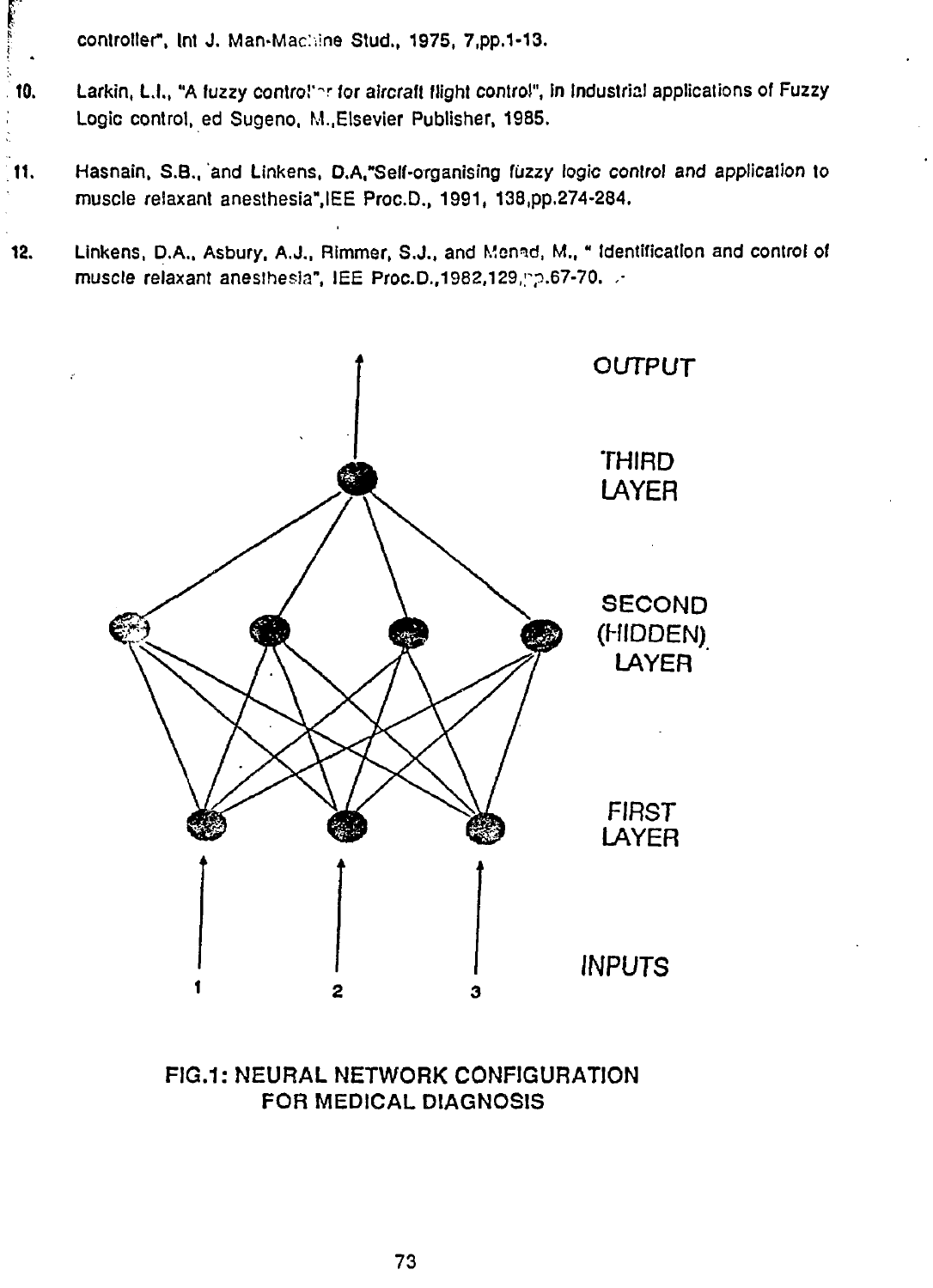

 $\tilde{\mathbf{r}}$ 

FIG. 2: INMOS T800 TRANSPUTER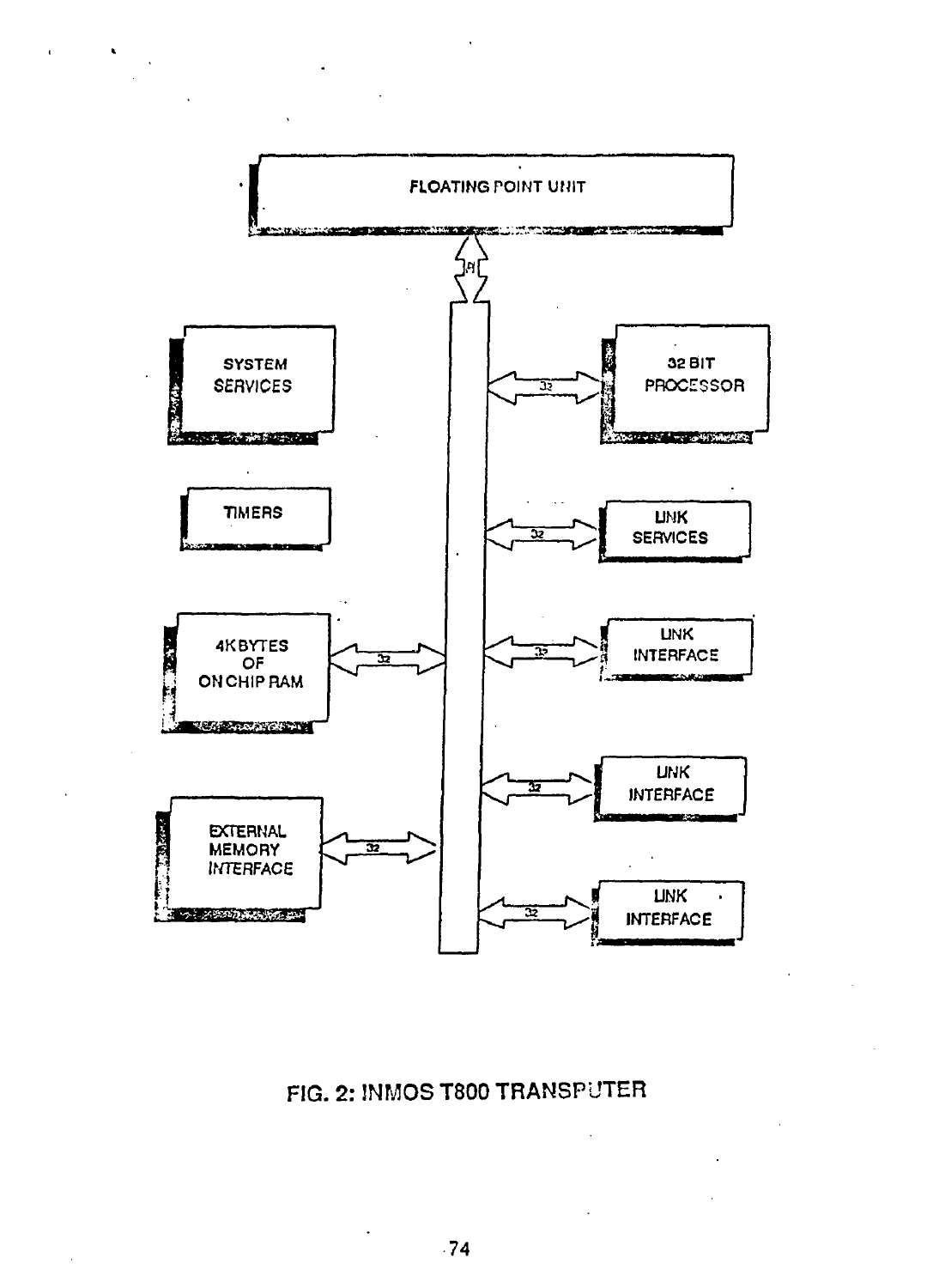





FIG.3 (c): AN ARRAY OF TRANSPUTERS